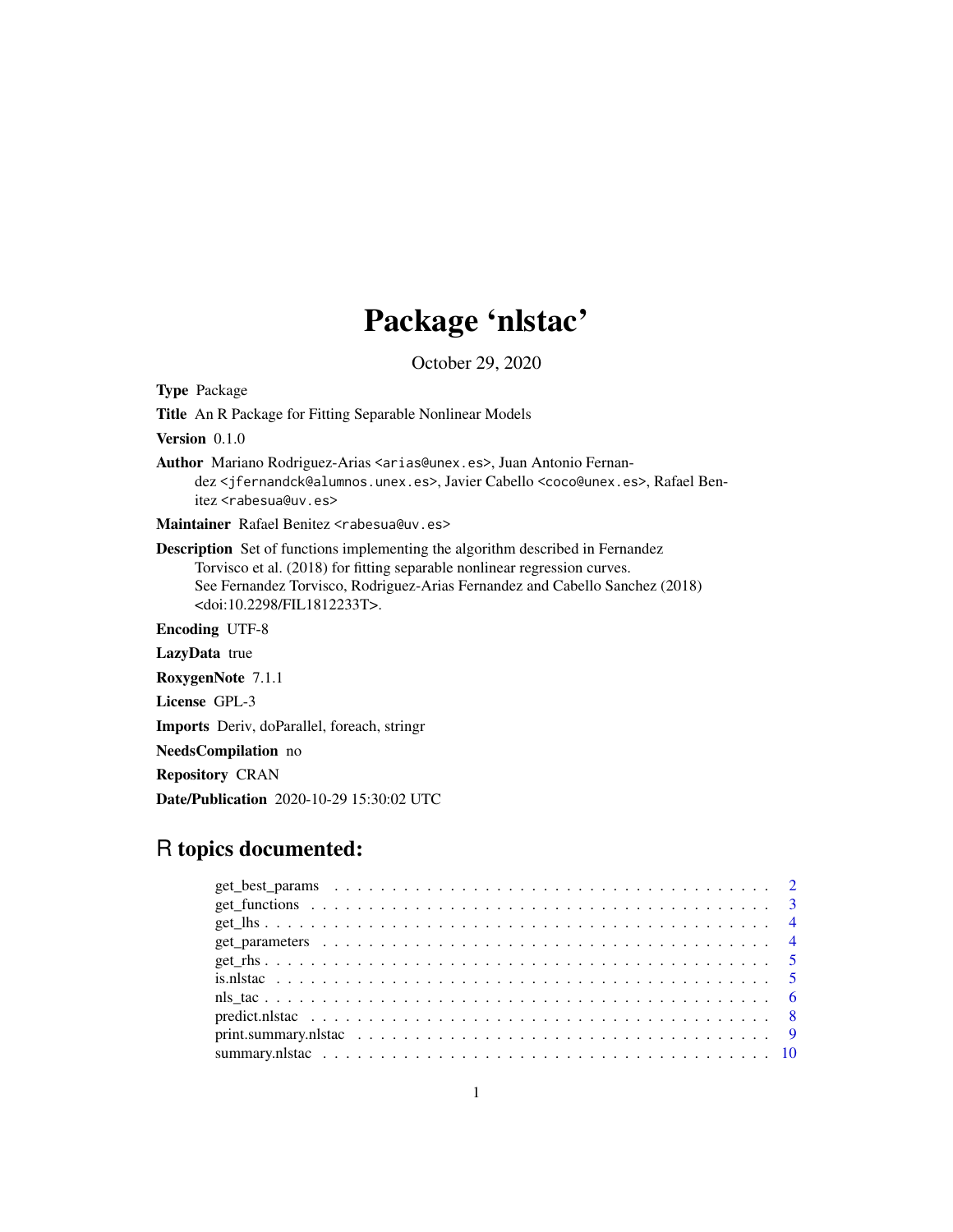#### <span id="page-1-0"></span>**Index** [11](#page-10-0)

#### Description

Returns the best-fit parameters for a given nonlinear parameter bounds and nonlinear functions.

### Usage

```
get_best_params(
  dat,
  form,
  functions,
  nlparam,
  lp,
  lp_bounds = NULL,
  lhs_var,
 N = 10,
 quiet = TRUE,
 parallel = FALSE
)
```
#### Arguments

| dat            | Data frame with the data points to be fitted.                                                                                                                    |
|----------------|------------------------------------------------------------------------------------------------------------------------------------------------------------------|
| form           | A formula given in the form "LHS ~ a1 * F_1(x,p1) + a2 * F_2(x,p2) +  + an<br>$F_n(x, pn)$ "                                                                     |
| functions      | A string array with the nonlinear functions as obtained with get_functions<br>functions.                                                                         |
| nlparam        | A list with the names of the nonlinear parameters and their lower and upper<br>bounds in the form c(lower, upper).                                               |
| 1 <sub>p</sub> | A string array with the names of the linear parameters contained in the formula<br>as obtained with get_parameters function                                      |
| 1p_bounds      | An optional list with the bounding restrictions over the linear parameters.                                                                                      |
| lhs_var        | The name of the left-hand-side of the formula                                                                                                                    |
| N              | Size of the partition of the nonlinear parameters. Defaults to 10.                                                                                               |
| quiet          | Logical. If TRUE (default) supresses any warnings regarding the collinearity of<br>the columns of the matrix in the determination of the best linear parameters. |
| parallel       | Logical. If TRUE then multicore parallelization of for loops is done with the<br>parallel package. Defaults to FALSE.                                            |

#### Details

This is an internal function called from nls\_tac function. It is not intended for direct use.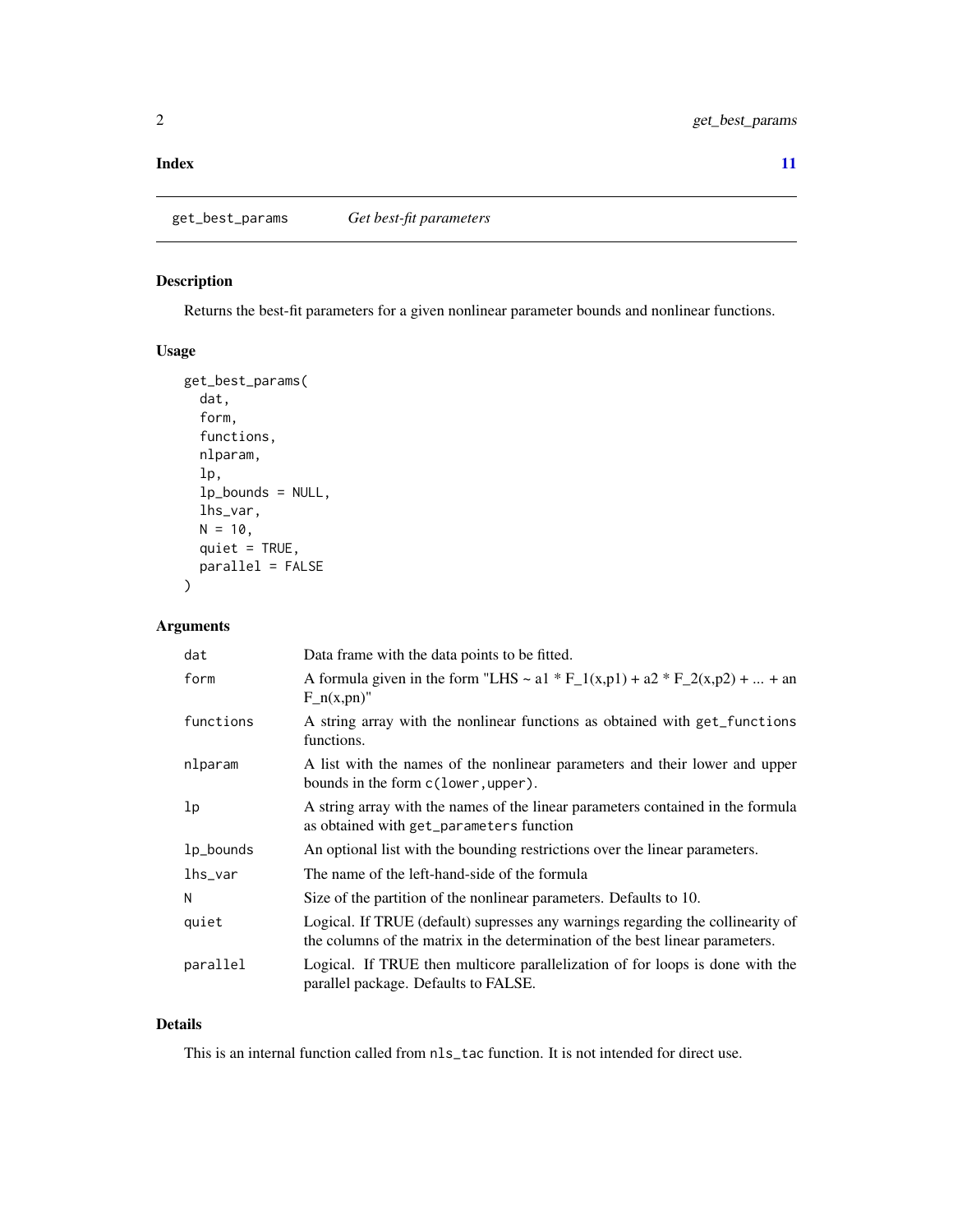#### <span id="page-2-0"></span>get\_functions 3

#### Value

A list containing the strings for the nonlinear functions of the formula.

get\_functions *Get nonlinear functions from a separable nonlinear formula*

#### Description

Returns the nonlinear functions of a formula as charater strings.

#### Usage

get\_functions(form, lp)

#### **Arguments**

| form | Either a string in the form $y \sim $ or an object of formula class             |
|------|---------------------------------------------------------------------------------|
| lp   | A string array with the names of the linear parameters contained in the formula |
|      | as obtained with get_parameters function                                        |

#### Details

This is an internal function used by nls\_tac. A separable nonlinear formula is of the form

 $y a_1 f_1(x; p) + a_2 f_2(x; p) + \ldots + a_n f_n(x; p),$ 

where  $f_1,..., f_n$  are general nonlinear functions,  $a_1,..., a_n$ , are the linear coefficients and p is the vector of nonlinear parameters. The formula given in the input should be of this form and get\_functions will return an array with the string expressions of functions  $f_i$ .

#### Value

An array containing the strings for the nonlinear functions of the formula.

#### Note

Also formulas of the form

$$
y a_1/f_1(x; p) + a_2/f_2(x; p) + ...
$$

could be given.

#### Author(s)

Mariano Rodríguez-Arias (<arias@unex.es>). *Deptartment of Mathematics*

Juan Antonio Fernández Torvisco (<jfernandck@alumnos.unex.es>). *Department of Mathematics*

University of Extremadura (Spain)

Rafael Benítez (<rafael.suarez@uv.es>). *Department of Business Mathematics* University of Valencia (Spain)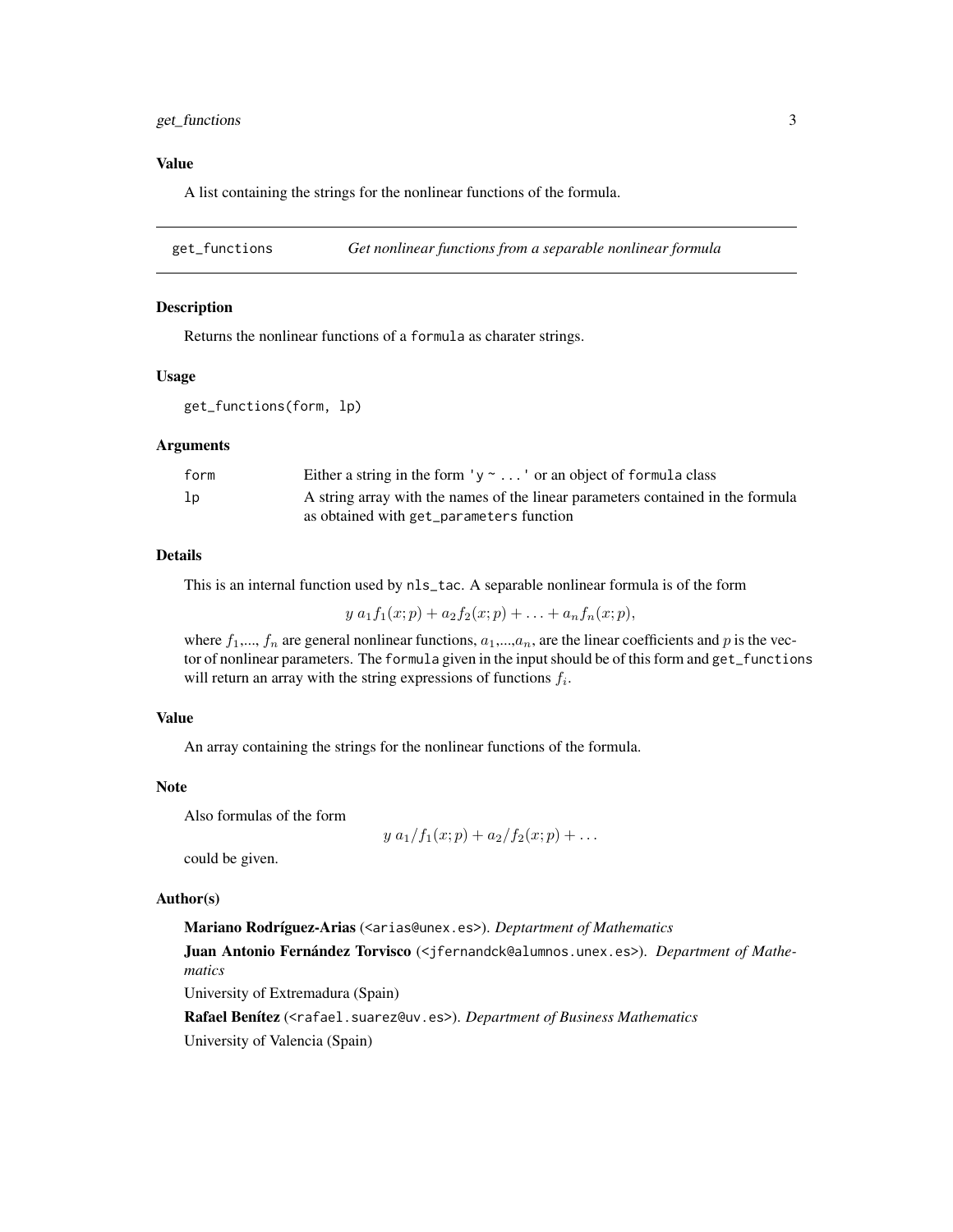<span id="page-3-0"></span>

#### Description

Returns the dependent variable in a formula given by a string or a formula

#### Usage

get\_lhs(form)

#### Arguments

form Either a string in the form  $y \sim ...$  or an object of formula class

#### Value

A string with the name of the left hand side variable in the formula

get\_parameters *Get parameters from a formula*

#### Description

Returns the linear and nonlinear parameters of a formula

#### Usage

```
get_parameters(form, var_names)
```
#### Arguments

| form      | Either a string in the form $y \sim $ or an object of formula class                         |
|-----------|---------------------------------------------------------------------------------------------|
| var names | A string array with the column names of the data frame containing the data to<br>be fitted. |

#### Value

A list containing the names of the linear and the nonlinear parameters of the formula.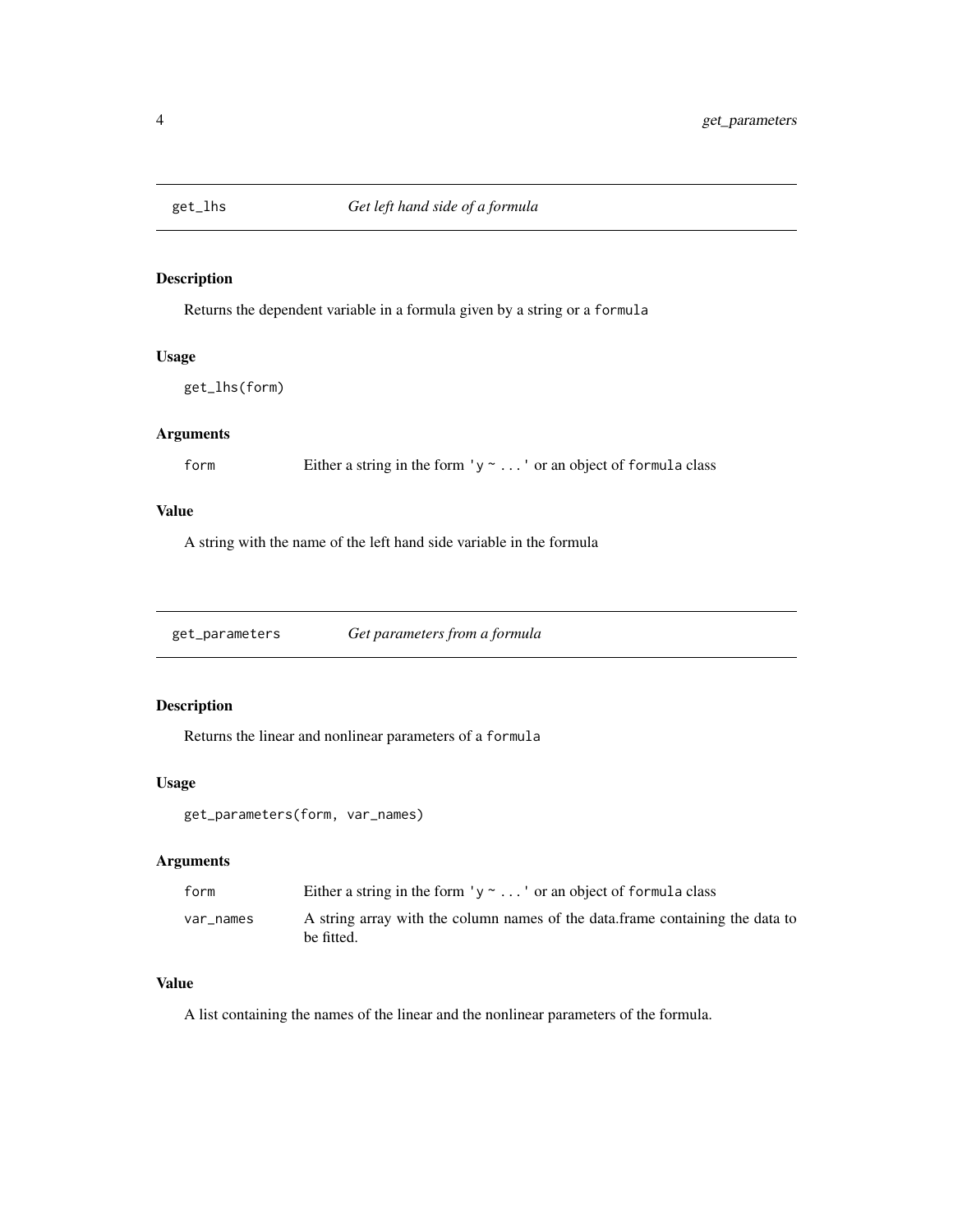<span id="page-4-0"></span>

#### Description

Returns the dependent variable in a formula given by a string or a formula

#### Usage

get\_rhs(form)

#### Arguments

form Either a string in the form 'y ~ ...' or an object of formula class

#### Value

A string with the name of the left hand side variable in the formula

| Is nlsTAC class check<br>is.nlstac |  |
|------------------------------------|--|
|------------------------------------|--|

#### Description

Checks wether an R object is of tac class or not. Checks wether an R object is of tac class or not.

#### Usage

is.nlstac(x)

is.nlstac(x)

#### Arguments

x Any R object.

#### Value

Returns TRUE if its argument is a tac object (that is, has "tac" amongst its classes) and FALSE otherwise.

Returns TRUE if its argument is a tac object (that is, has "tac" amongst its classes) and FALSE otherwise.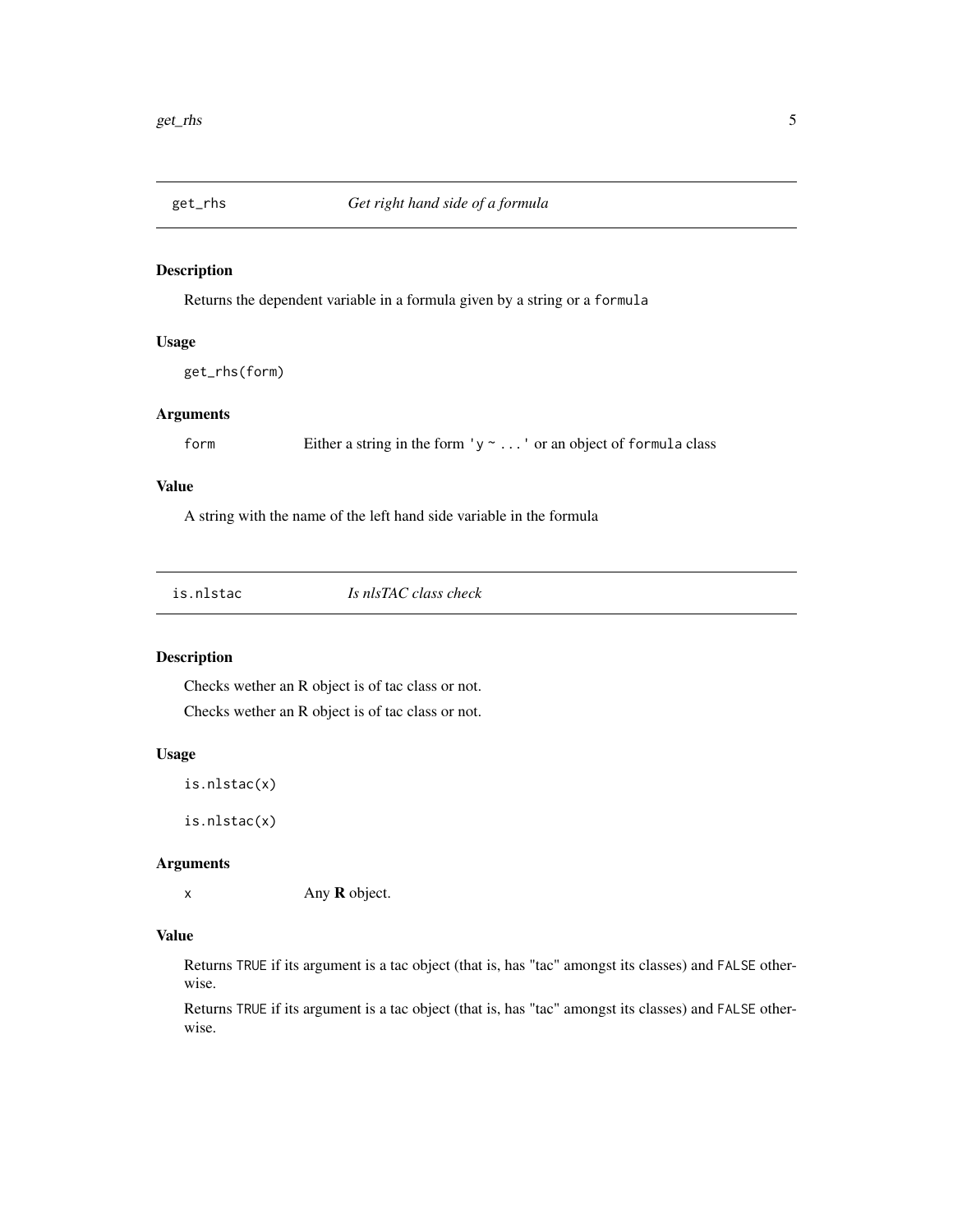### <span id="page-5-0"></span>Description

Fits a nonlinear function to data.

#### Usage

```
nls_tac(
  formula,
  data,
  functions = NULL,
 nlparam,
  lp_bounds = NULL,
 N = 10,
  tol = 1e-04,parallel = FALSE,
 maxiter = 50,
 quiet = TRUE,
  compute_errors = TRUE
)
```
#### Arguments

| formula   | A formula given in the form "LHS ~ a1 * F_1(x,p1) + a2 * F_2(x,p2) +  + an<br>$F_n(x, pn)$ "                                                                                                                                 |
|-----------|------------------------------------------------------------------------------------------------------------------------------------------------------------------------------------------------------------------------------|
| data      | Data frame with the data points to be fitted.                                                                                                                                                                                |
| functions | A string array with the nonlinear functions. If get_functions fails to properly<br>provide the functions they should be explicitly introduced.                                                                               |
| nlparam   | A list with the names of the nonlinear parameters and their lower and upper<br>bounds in the form c(lower, upper).                                                                                                           |
| 1p_bounds | An optional list with the bounding restrictions over the linear parameters.                                                                                                                                                  |
| N         | Size of the partition of the nonlinear parameters. Defaults to 10.                                                                                                                                                           |
| tol       | Stopping condition. The algorithm stops whenever the maximum difference<br>between two consecutive iterations is less than tol. Default value is 1e-4                                                                        |
| parallel  | Logical. If TRUE then multicore parallelization of for loops is done with the<br>parallel package. Defaults to FALSE.                                                                                                        |
| maxiter   | Integer. The maximum number of iterations. Defaults to 50.                                                                                                                                                                   |
| quiet     | Logical. Parameter to be passed to get_best_parameters function. If TRUE<br>(default) suppresses any warnings regarding the collinearity of the columns of<br>the matrix in the determination of the best linear parameters. |
|           | compute_errors Logical. If TRUE (default value) the function computes the standard error of the<br>estimates.                                                                                                                |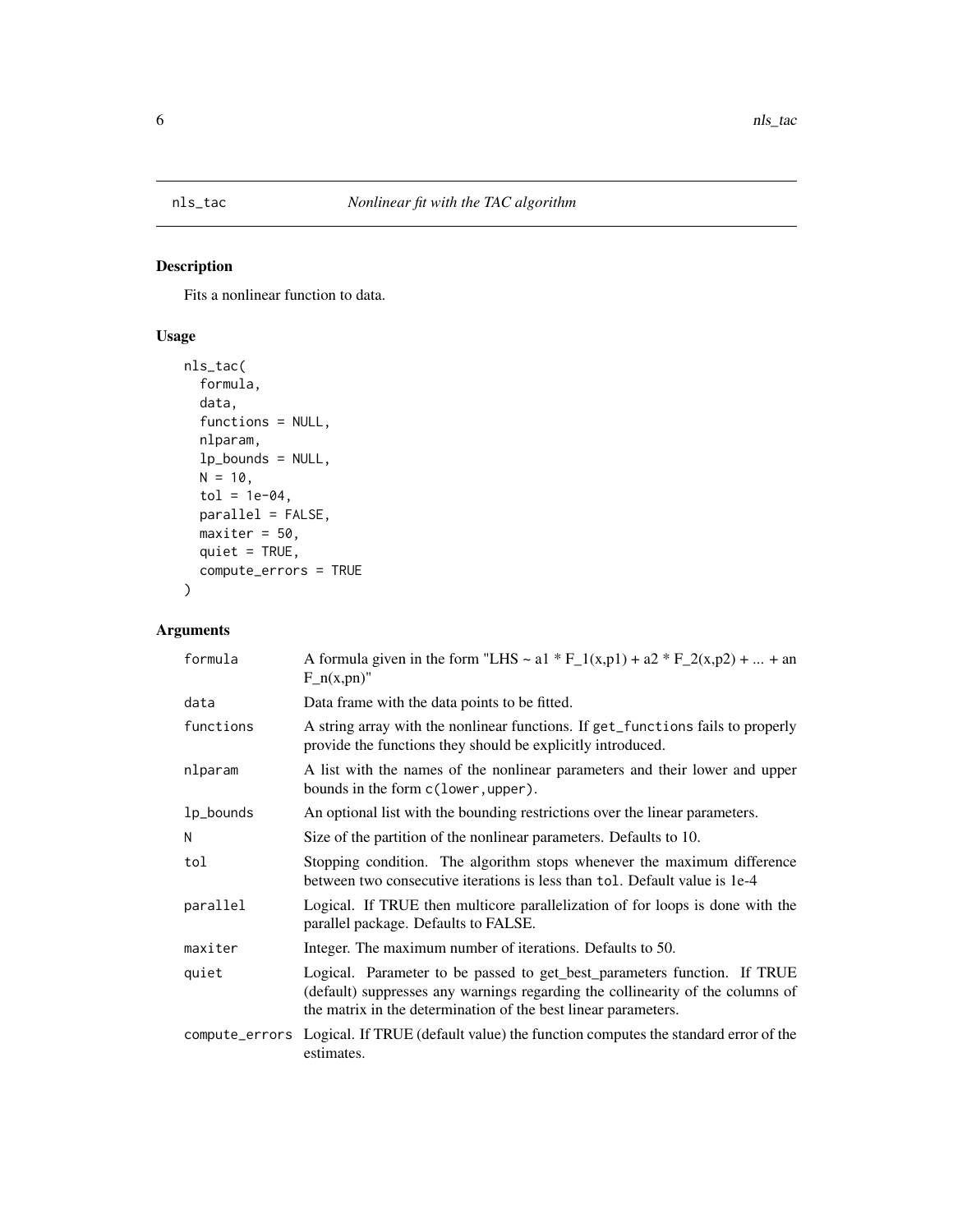#### nls\_tac 7 7

#### Value

An object of class nlstac. A list of

| coefficients | Best coefficients obtained.                                                                                                        |
|--------------|------------------------------------------------------------------------------------------------------------------------------------|
| stdError     | Standard errors for the obtained coefficients                                                                                      |
| convInfo     | Convergence information: a list with the number of iterations performed (niter)<br>and the tolerance attained at convergence (tol) |
| <b>SSR</b>   | Sum of the squares of the residuals                                                                                                |
| resid        | Residuals                                                                                                                          |
| data         | Data frame used. Columns of variables not used in the formula fitted will be<br>removed                                            |
| formula      | Formula used                                                                                                                       |
| df           | Degrees of freedom                                                                                                                 |
| sigma        | Standard deviation estimate.                                                                                                       |
| Rmat         | R matrix in the QR decomposition of the gradient matrix used for the computa-<br>tion of the standard errors of the coefficients   |

#### Author(s)

Mariano Rodríguez-Arias (<arias@unex.es>). *Deptartment of Mathematics*

Juan Antonio Fernández Torvisco (<jfernandck@alumnos.unex.es>). *Department of Mathematics*

University of Extremadura (Spain)

Rafael Benítez (<rafael.suarez@uv.es>). *Department of Business Mathematics*

University of Valencia (Spain)

#### References

Fernández Torvisco, J. A.; Rodríguez-Arias Fernández, M.; Cabello Sánchez, J. (2018). "A New Algorithm to Fit Exponential Decays without Initial Guess", Filomat 32:12, 4233–4248.

Bates, D. M. and Watts, D. G. (1988) Nonlinear Regression Analysis and Its Applications, Wiley

#### Examples

```
### Examples from 'nls' doc ###
DNase1 <- subset(DNase, Run == 1)
## using logistic formula
fn2DNase1 \leftarrow nls\_tac(density \sim Asym/(1 + exp((xmid - log(conc))/(scal)),data = DNase1,
                   n1param = list(xmid = c(1e-7,10), scal = c(1e-7,3)))
## some generics are applicable
coefficients(fm2DNase1)
summary(fm2DNase1)
## obtaining extra information
```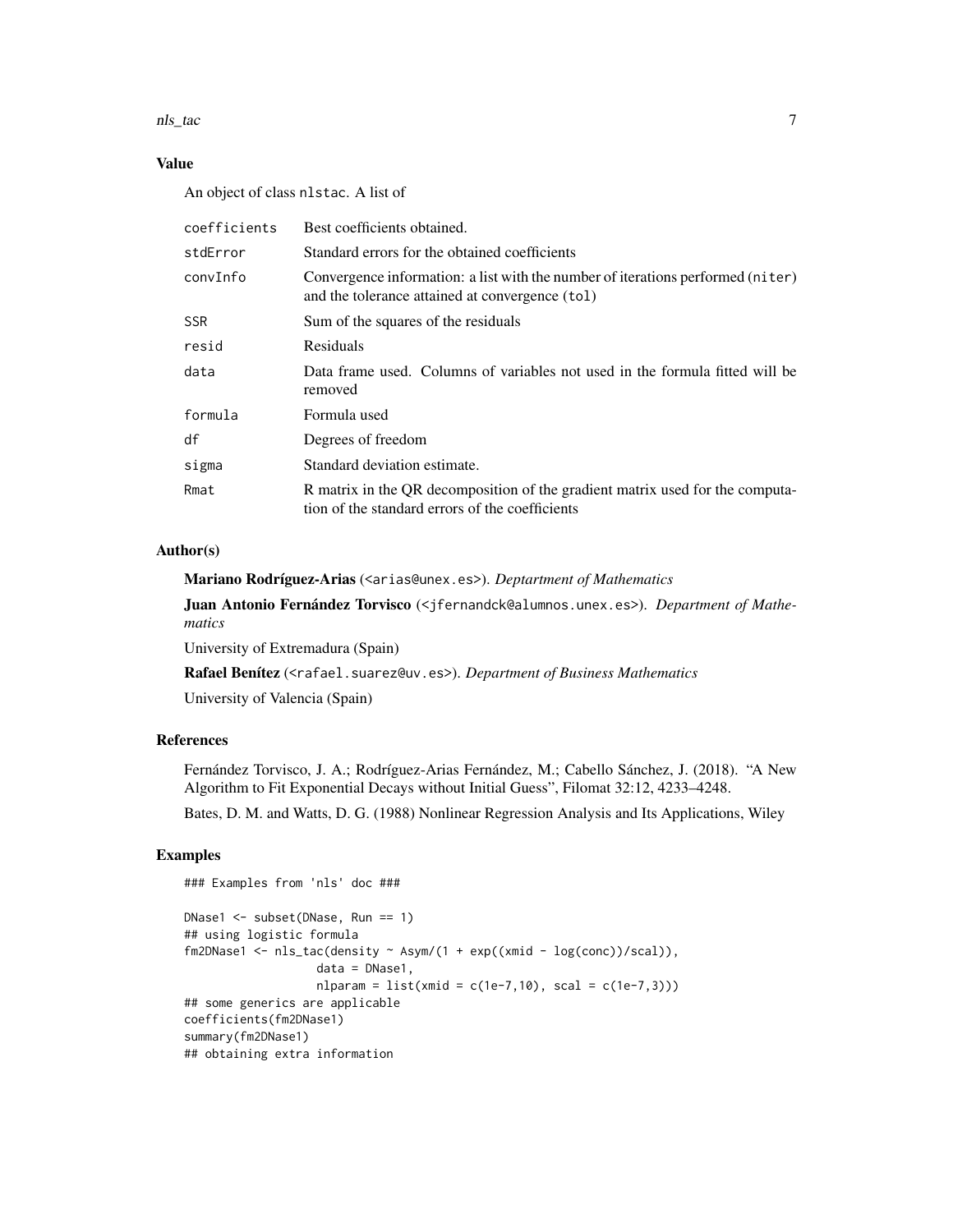```
fm2DNase1$resid # residuals
fm2DNase1$formula # formula used
fm2DNase1$df # degrees of freedom
fm2DNase1$convInfo # Convergence information (n. iterations, tolerance attained)
fm2DNase1$SSR # SSR
fm2DNase1$data$density - fm2DNase1$resid # fitted values
## Synthetic examples
## Double exponential
x \leq -\text{seq}(\text{from} = \emptyset, \text{to} = 2\emptyset, \text{length.out} = 1000)y \le -3*exp(-0.12*x) + 0.6*exp(-3.05*x) + 5 + 0.1*rnorm(length(x))df <- data.frame(time = x, Temp = y)
# The nonlinear parameter list (with lower and upper values)
nlparam <- list(b1 = c(0,2), b2 = c(0,8))
fittac <- nls_tac('Temp ~ a1*exp(-b1*time) + a2*exp(-b2*time) + a3',
                    data = df,nlparam = nlparam,
                    N = 5summary(fittac)
plot(Temp ~ time, data = df)lines(x, predict(fittac), col = "red", lwd = 2)##
N < - 100x \le - seq(from = 0, to = 3, length.out = N)
y \le -3*sin(5*x)^2 + 2 + 0.2*rnorm(N)df \leq data.frame(x = x, y = y)
form \leftarrow y \sim a1*sin(b1*x)^2 + a2
nlbnds <- list(b1 = c(0.5,10)) # rough bouds for tac
tac_model <- nls_tac(formula = form,
                       data = df,
                       nlparam = nlbnds,
                       N = 10,
                       tol = 1e-5yhat <- predict(tac_model)
plot(x,y)
lines(x, yhat, col = "blue")
```
predict.nlstac *Predict a nls tac fit.*

#### Description

Returns the prediction values of a nls tac fit model for a given set of predictors.

#### Usage

```
## S3 method for class 'nlstac'
predict(object, new data = NULL, ...)
```
<span id="page-7-0"></span>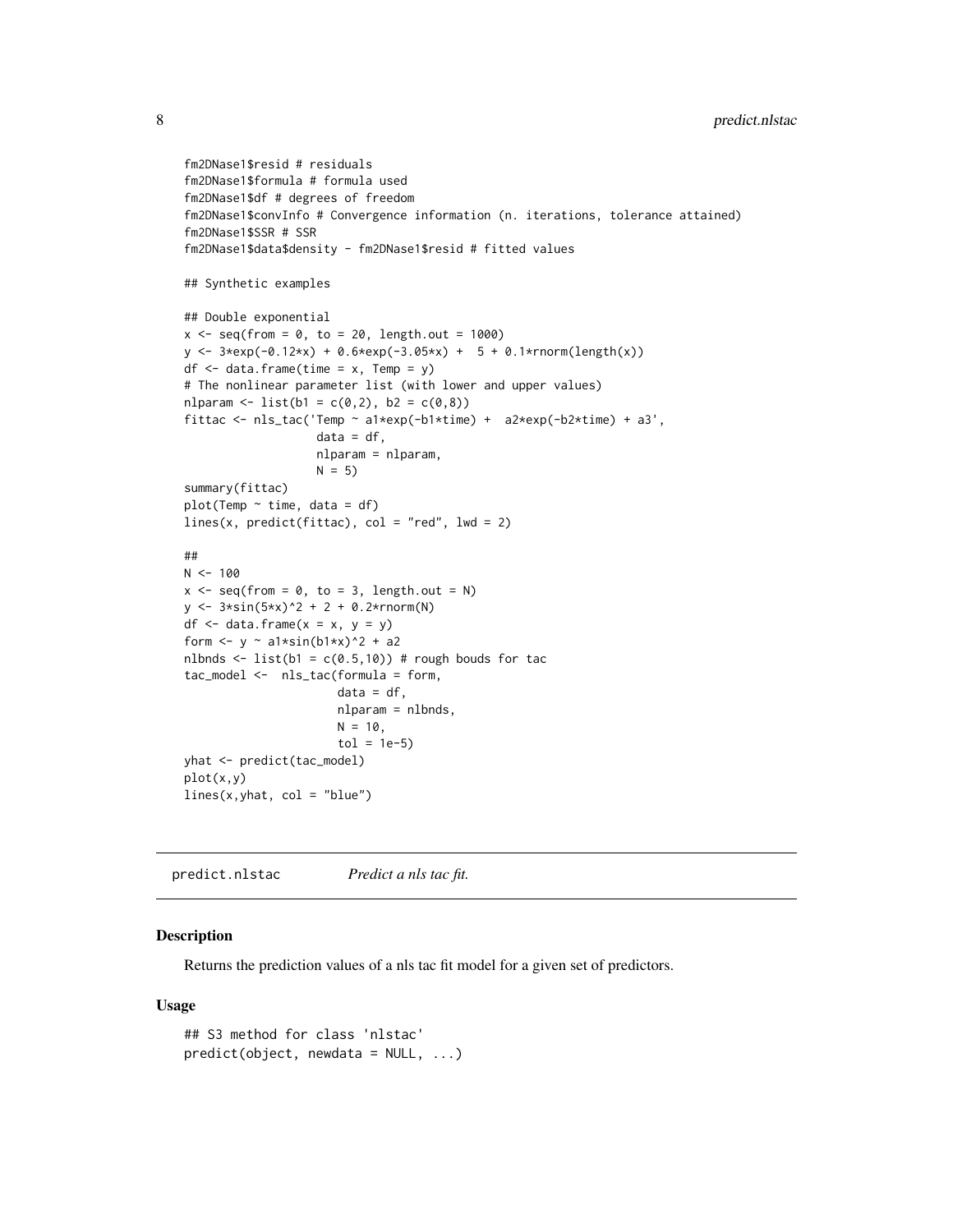#### <span id="page-8-0"></span>**Arguments**

| object   | An object of class "tac" obtained by the nls_tac function.                                                                                                                                                                                                                             |
|----------|----------------------------------------------------------------------------------------------------------------------------------------------------------------------------------------------------------------------------------------------------------------------------------------|
| newdata  | An optional data frame in which to look for variables with which to predict.<br>It should contain at least the columns for the independent variables with the<br>same names as the ones used in the formula passed to the nls_tac function. If<br>omitted, the fitted values are used. |
| $\cdots$ | Ignored, for compatibility issues.                                                                                                                                                                                                                                                     |

#### Value

A vector with the predicted values for the predictor given in the newdata input.

#### Author(s)

Mariano Rodríguez-Arias (<arias@unex.es>). *Deptartment of Mathematics*

Juan Antonio Fernández Torvisco (<jfernandck@alumnos.unex.es>). *Department of Mathematics*

University of Extremadura (Spain)

Rafael Benítez (<rafael.suarez@uv.es>). *Department of Business Mathematics*

University of Valencia (Spain)

#### Examples

```
x \le - seq(from = 0, to = 3, length.out = 50)
y \le -3*exp(-5*x) + 2*x + 1 + 0.05*rnorm(50)df \leq data.frame(x = x, y = y)
form \le y \sim a1*exp(-b1*x) + a2*x + a3
nlbnds \le list(b1 = c(0.5,10)) # bouds for tac
fitmodel <- nls_tac(formula = form, data = df, nlparam = nlbnds)
yhat <- predict(fitmodel) # predict values in the fitted abcisae
plot(x,y)
lines(x, yhat, col = "red", 1wd = 2)
# Predicting for other points
newdata <- c(0.25,1.5,2.25)
yhat2 < -</math> predict(fitmodel, newdata = data.frame(x = newdata))points(newdata, yhat2, pch = 19, col = "blue", cex = 1.2)
```
print.summary.nlstac *Prints the summary a summary.nlstac object.*

#### Description

Internal function for printing the summary of a nlstac.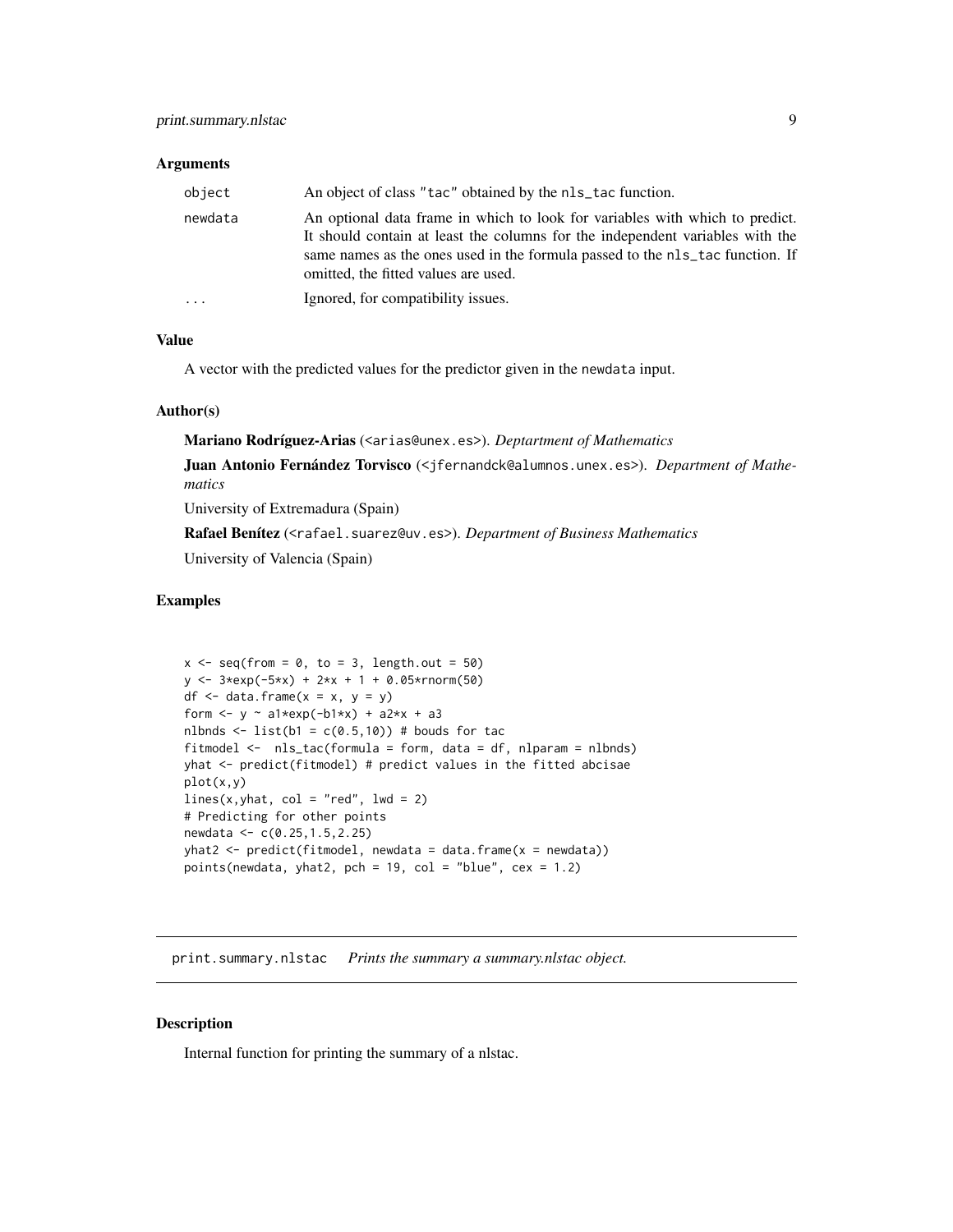#### Usage

```
## S3 method for class 'summary.nlstac'
print(
  x,
  digits = max(3L, getOption("digits") - 3L),
  signif.stars = getOption("show.signif.stars"),
  ...
)
```
#### Arguments

| $\mathsf{x}$ | An object of class "nlstac" obtained by the fit_tac function.            |
|--------------|--------------------------------------------------------------------------|
| digits       | Number of significant digits to be shown (defaults to 3).                |
| signif.stars | logical. If TRUE, 'significance stars' are printed for each coefficient. |
| $\cdots$     | Ignored, for compatibility issues.                                       |

summary.nlstac *Summary a nls tac fit.*

#### Description

Gives the fitted coefficients and the convergence information of the fit.

#### Usage

```
## S3 method for class 'nlstac'
summary(object, ...)
```
#### Arguments

| object   | An object of class "nlstac" obtained by the fit_tac function. |
|----------|---------------------------------------------------------------|
| $\cdots$ | Ignored, for compatibility issues.                            |

#### Value

Returns, via the print.nlstac function the following items: - Formula: The formula fitted to the data - Parameters: The value of the estimated parameters (Estimated) together with their standard errors (Std. Error), and their statistical significance (t value, Pr(>|t|), signif. stars) - SSR and df. -Convergence information: N. of iterations and the tolerance achieved.

<span id="page-9-0"></span>